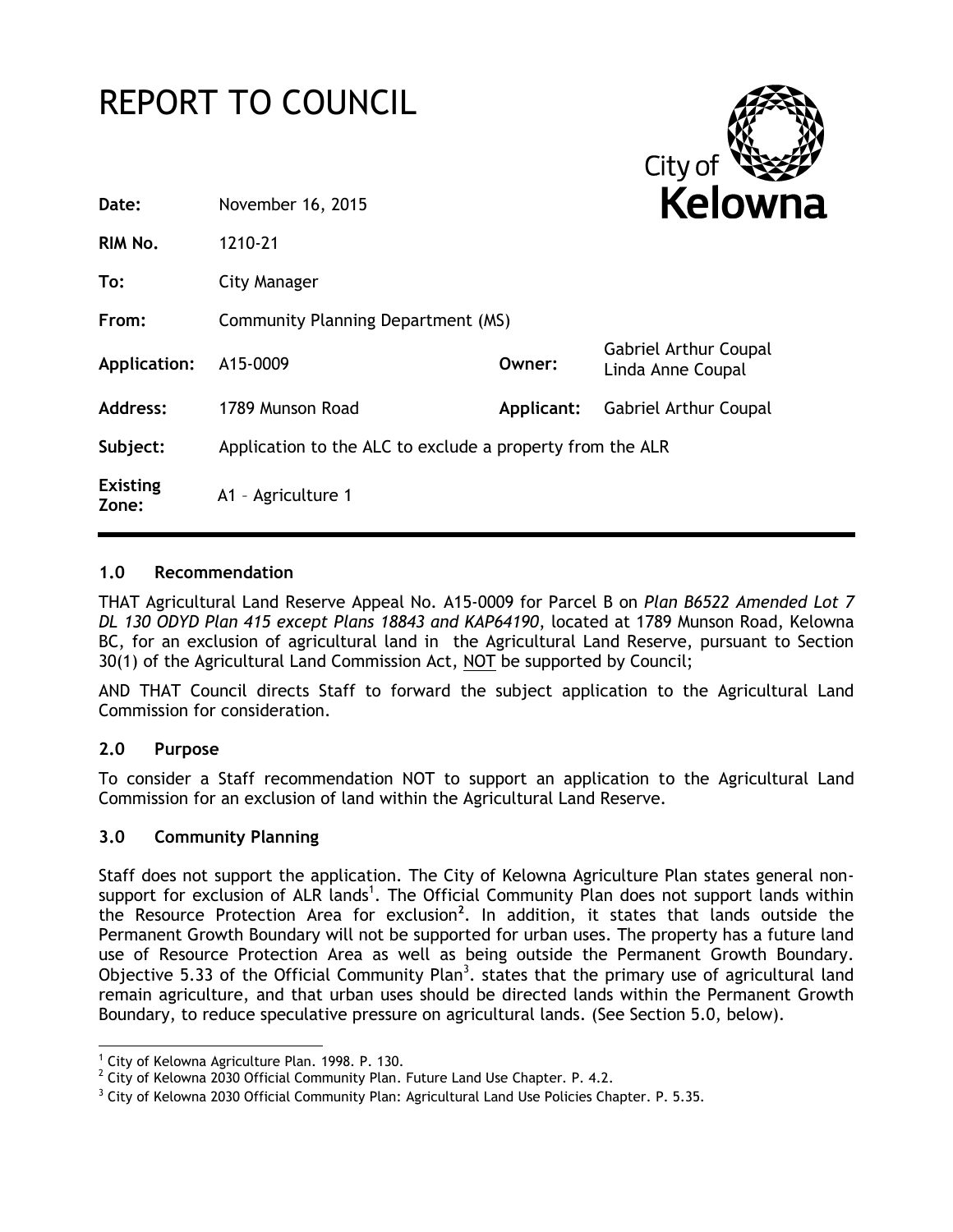The applicants wish to have their property excluded from the ALR. In recent years, they have run their farm as a "U-Pick" Strawberry Farm and retail sales operation. There is no specific future land use proposed, but the applicant suggest that the use should be harmonized with other nofarm uses in the area.

The applicants have found the increasing urbanization surrounding their property has compromised their ability to farm the land. (See attached letter of rationale).

These concerns include:

- increased traffic on Benvoulin has become an impediment to entry and egress into their farm;
- children playing on the soccer fields to the west present a restriction on spraying times;
- diesel trucks running on the Fortis site to the south create unpleasant conditions for their customers during picking; and
- inconsistent soil conditions present challenges to soil based crops.

# **4.0 Proposal**

# 4.1 Background

The subject property was purchased by the applicant's parents in 1971. The applicants purchased the property from their parents in 2003. Over the years, agriculture on the property has included pasture, vegetable crops and, more recently, strawberries. The property is approximately 2.49 ha (6.15 acres), which includes:

- farm residential footprint (including yard, house, and driveway);
- recently farmed land;
- parking area; and
- retail sales building.

The applicants have had challenges with traffic and conflicts with adjacent non-farm uses. Concerns include increased traffic along Benvoulin, customers challenged with accessing their property, and the intrusion of a new median placed on Benvoulin (shown below).



# **Map 1 – Property Access from Benvoulin**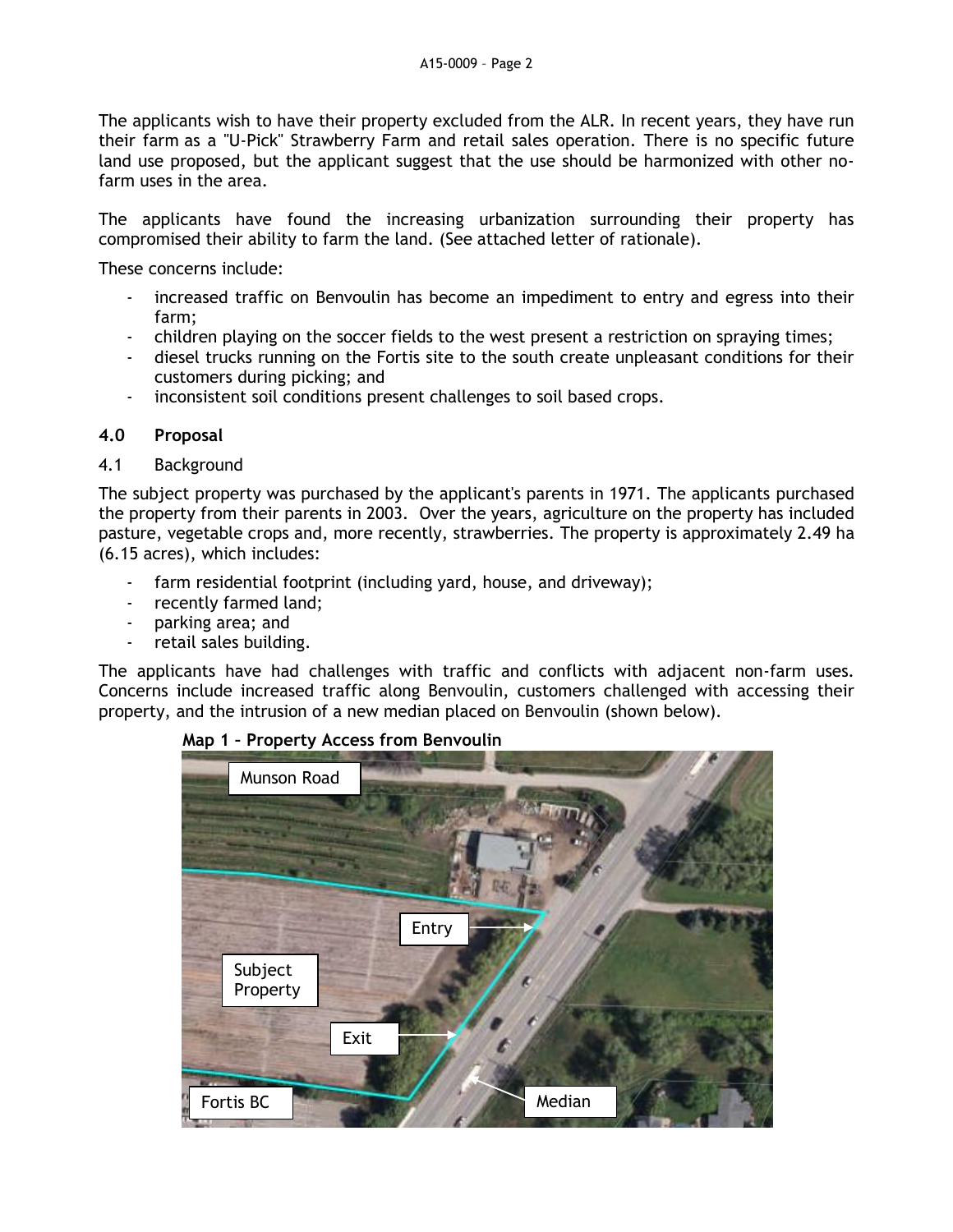The adjacent properties to the south, the Kelowna Christian School and Fortis BC, are within the Agricultural Land Reserve, and have received non-farm use approvals from the ALC. The history of the area is:

- 1988: Kelowna Christian School ALC Resolution #341/1988 to allow the a Non-Farm Use for the school
- 1997: Kelowna Christian School Rezoning and Development Permit Kelowna Christian School, including the requirement of a 3.0 metre vegetated buffer along other ALR properties
- 2001: ALC Resolution Fortis BC ALC Resolution Non-Farm Use Approval for the Expansion of Use of the utility, which existed as West Kootney Power prior to 1972
- 2003: Applicant purchased property from parents
- 2006: Application 1789 Munson for exclusion
- 2007: ALC refused exclusion 1789 Munson Road
- 2012: ALC refused to reconsider the 2007 exclusion application

Staff advised that they have communicated to the Christian School and Fortis that they would not support expansion of either buildings at their current locations. In 2007, the application for exclusion was submitted, with the intent of extending the Fortis BC operation. (See attached ALC Minutes of Resolution #28/2007).

#### 4.2 Site Context

The subject property is located in the South Pandosy / KLO Sector of the City and is within the Agricultural Land Reserve. The Future Land Use of the property is Resource Protection Area (REP). It is zoned A1 – Agriculture 1 (Maps 2 – 5, below) and is outside of the Permanent Growth Boundary. The property is level with less than 1% grade change, with a grade of 352.0 at Benvoulin Road at the east to 350.25 at the west property line.

Parcel Summary – 1789 Munson Road:

```
Parcel Size: 2.49 ha (6.15 acres)
Elevation: 352.0 to 350.25 metres above sea level (masl) (approx.)
```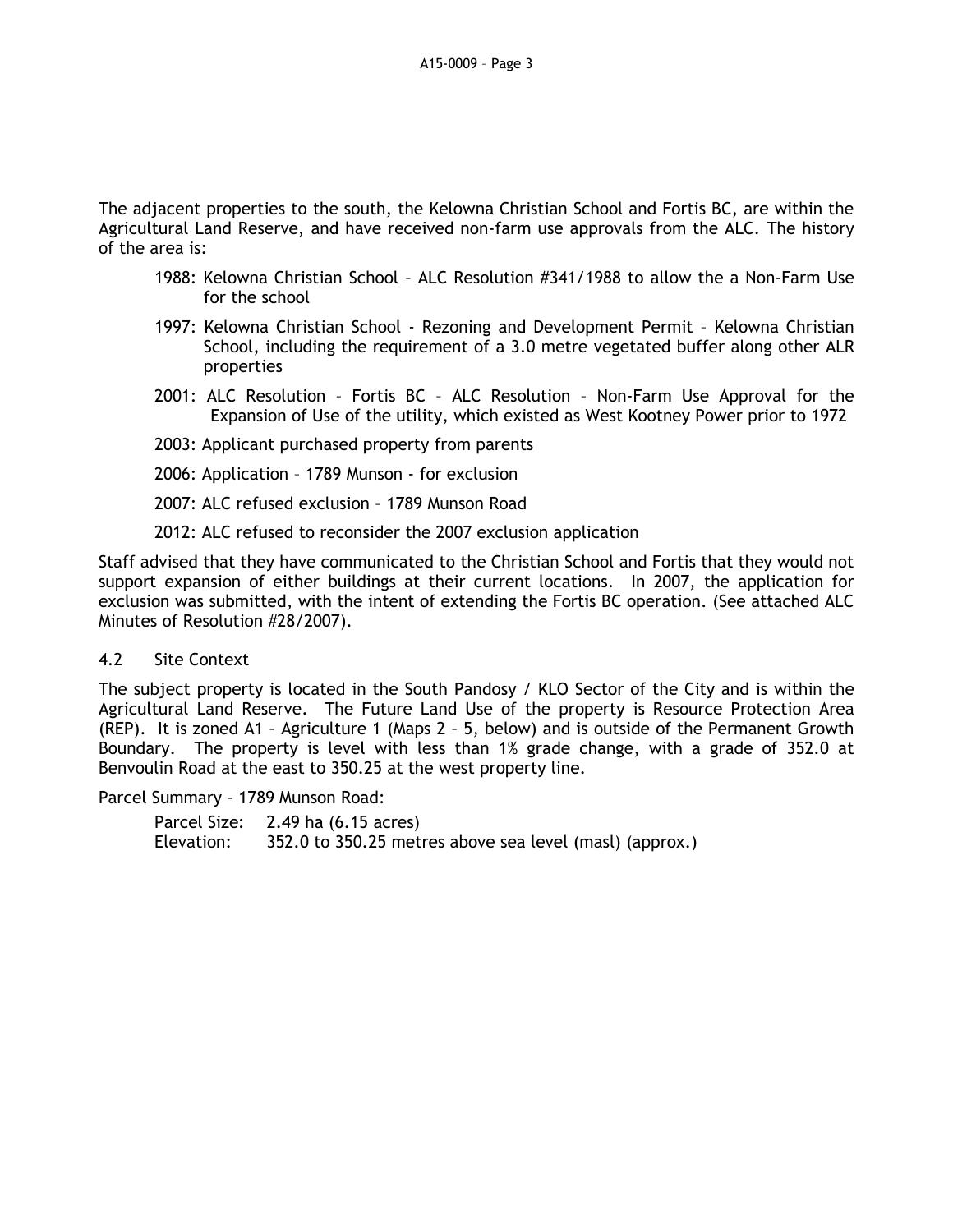

# **Map 2 - Neighbourhood**



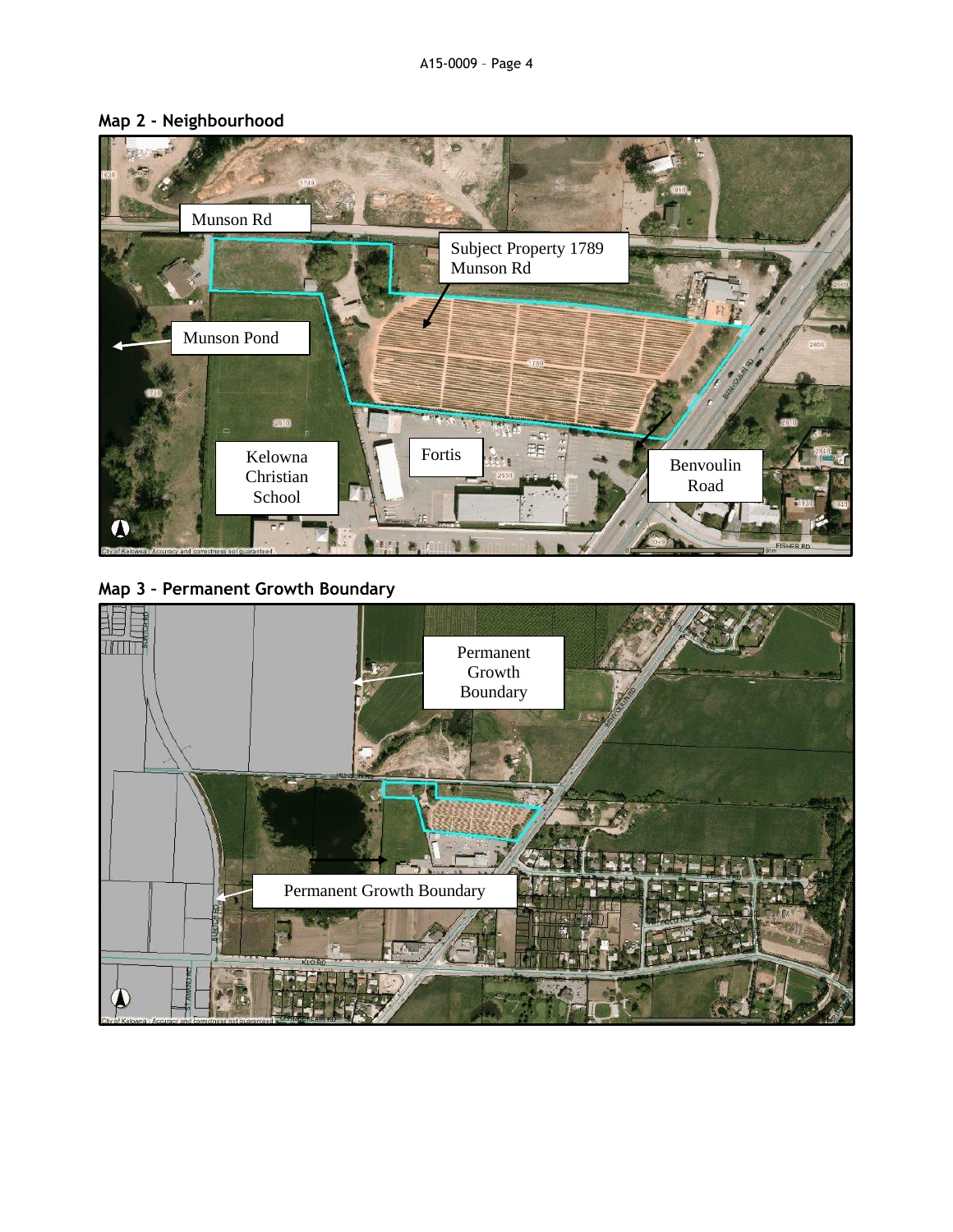



**Map 5 – Future Land Use**

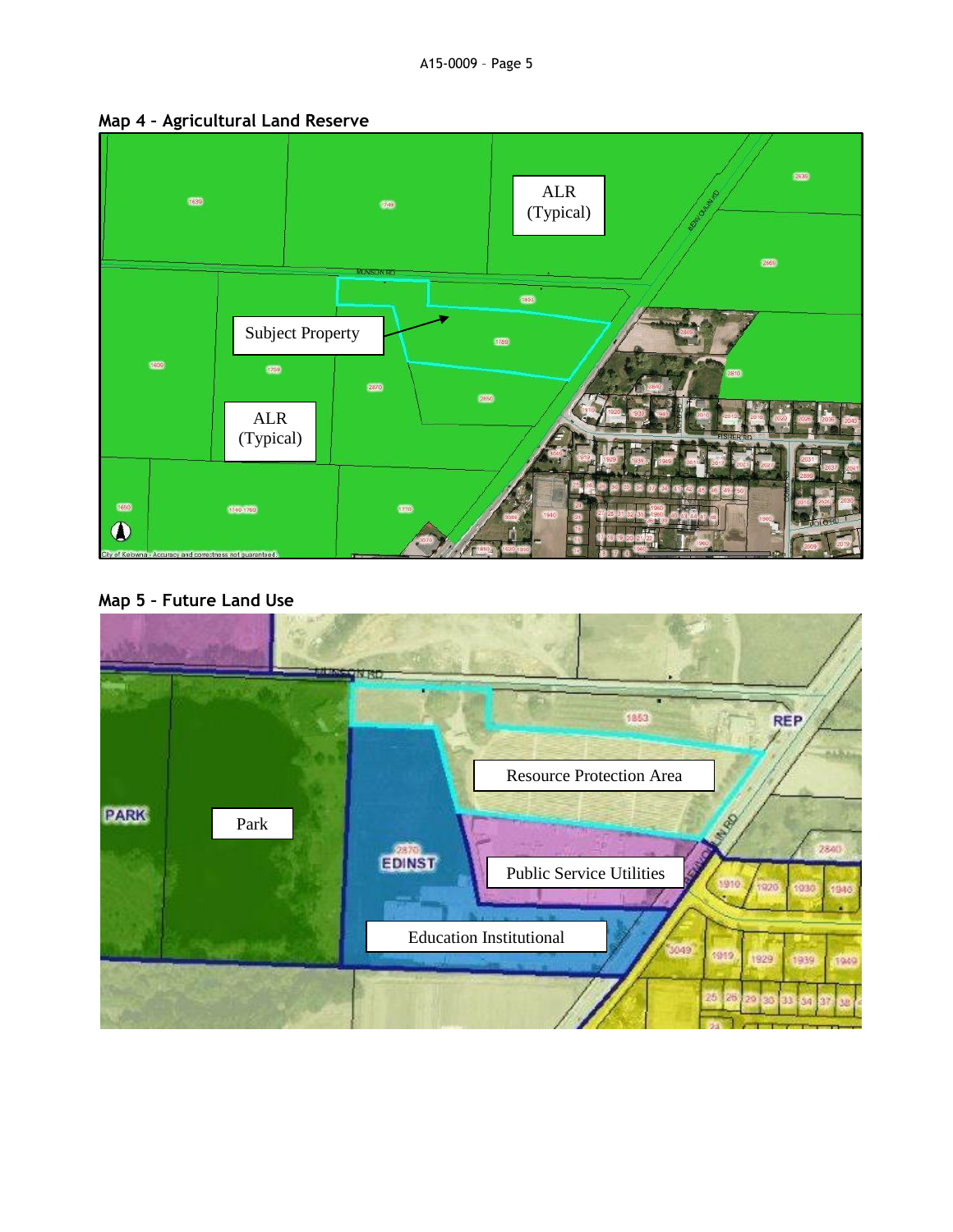# 4.3 Neighbourhood Context

The subject property lies within the Resource Protection Area for future land use according to the Official Community Plan. The properties to the north and east are also within the Resource Protection Area Future Land Use. The properties to the southeast are not in the ALR. This area was developed into residential lots prior to its establishment in 1972.

Fortis lies directly south of the property. This property has functioned as a public utility since 1969. In 2001, the utility applied to the ALC, and was granted a Non-Farm Use, in order to expand their facilities. To the west lies Munson Pond. This is owned by the City of Kelowna, for park and natural environment protection. The protection of land for biodiversity is a permitted use in the ALR. The Kelowna Christian School lies to the west and south, which received a nonfarm use approval from the ALC in 1988, as previously noted.

Zoning and land uses adjacent to the property are as follows:

| <b>Direction</b> | Zoning                                                      | <b>ALR</b> | <b>Land Use</b>                 |
|------------------|-------------------------------------------------------------|------------|---------------------------------|
| <b>North</b>     | A1 - Agriculture 1                                          | Yes        | Agriculture / Fill Vacant       |
| South            | P4 - Utilities<br>P2 - Education and Minor<br>Institutional | Yes        | Public Utility / School         |
| East             | A1 - Agriculture 1 / Land Use<br>Contract                   | No / Yes   | Agriculture / Rural Residential |
| West             | A1 - Agriculture 1                                          | Yes        | Park / Natural Area             |

### **Table 1: Zoning and Land Use of Adjacent Property**

#### **Map 5 – Land Use**

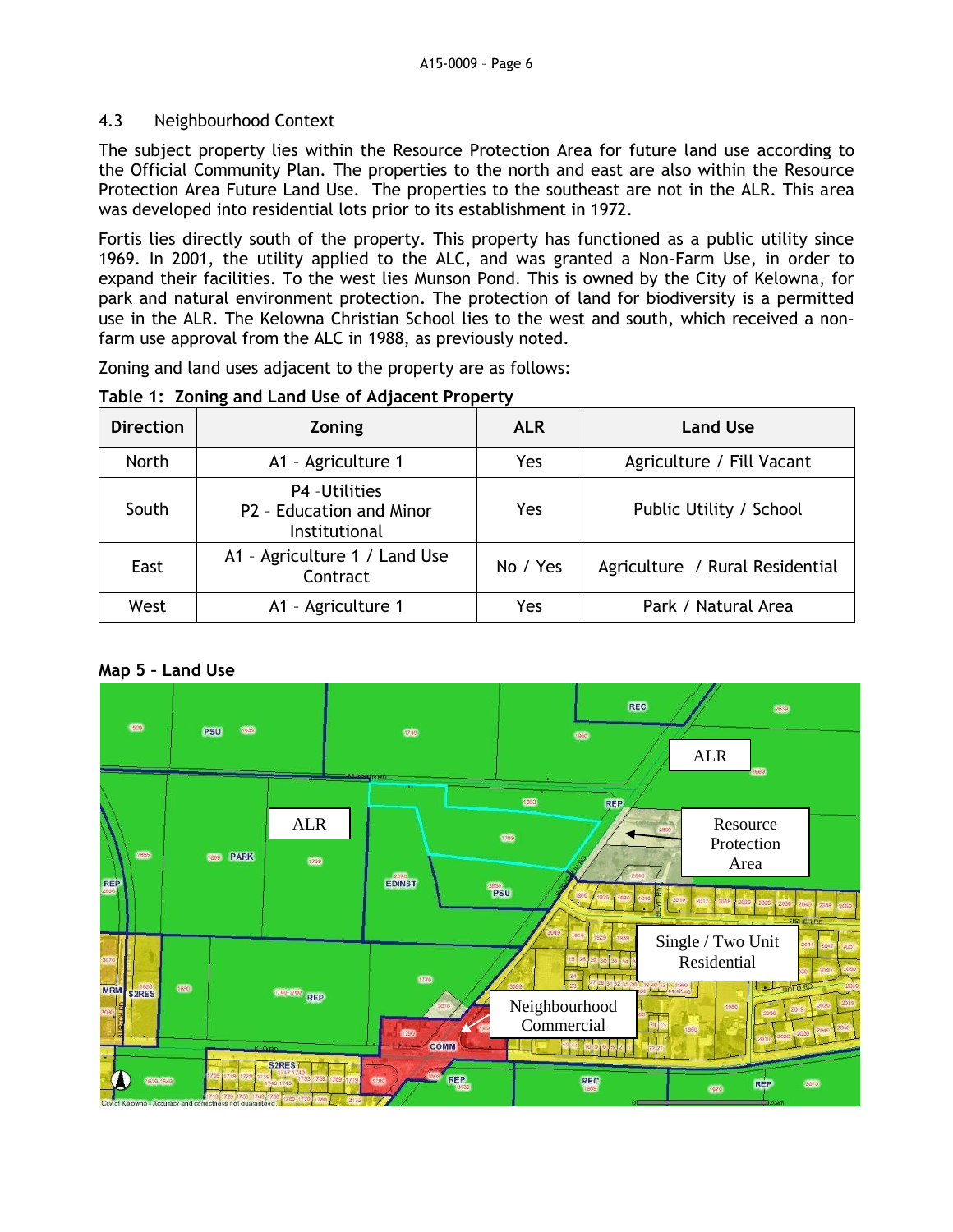### 4.4 Agricultural Land Capability

The Agricultural Land Capability of the subject property is rated at Class 4W for 70% of the property, and Class 5W for 30% of the property. The classification 'W' indicates that there is a limitation due to the occurrence of excess water during the growing period.

The improved rating for the property is 70% Class 2, and 30% Class 3WF. Class 1 – 3 is considered prime agricultural land and relatively rare in Kelowna. Class 2 has minor limitations that require good ongoing management practices or slightly restrict the range of crops. They are deep, hold moisture well and can me managed with little difficulty.

Class '3W' indicates occasional occurrence of excess water during the growing period causing minor crop damage, but no crop loss, or the occurrence of excess water during the winter months, adversely affecting perennial crops. Class '3F' includes soils with moderate nutrient holding ability, high acidity or alkalinity and/or high levels of carbonates. Fertility status does not restrict the range of crops.

### 4.6 Soil Capability

The soils on the property are 70% Guisachan and 30% Tanaka. These soils are common within the floodplain of Mission Creek, and often occur together, with Tanaka soils occurring in depressions. Guisachan soils are moderately coarse textured, stone free, typically 30 – 100 cm deep and overlay coarse fluvial fan deposits. The textures are silty or sandy loam. Groundwater is near the surface during the winter and recedes through the year, with the lowest during the autumn. The soils are suited to crops that are not sensitive to occasional high groundwater. These crops range from vegetable crops to hay and pasture.

Tanaka soils are moderately textured, gravel free fluvial fan deposits. The textures range from sandy loam to silty loam. They poorly drained, and have a high water holding capacity. The water table fluctuates between the surface and 1.5 metre depth. Depressions are susceptible to flooding. They are limited to agricultural uses that can tolerate high groundwater. Suitable crops include pasture and hay, turf, field crops and vegetables.

# 4.7 Agricultural Land Reserve Application #G – 37151

In 2006 an application to the ALC was made to exclude the subject property. Fortis BC was requesting a 6.42 acre (2.6 ha) expansion of their operation. The motions of the Agricultural Advisory Committee (AAC) and Council are included below. The resulting ALC Minutes of Resolution #28/2007 are attached.

### **Agricultural Advisory Committee**

In 2006, the AAC passed the motion below.

THAT the Agricultural Advisory Committee NOT SUPPORT Application A06-0019 submitted by New Town Planning on behalf of FortisBC and the current property owner (Coupal) to obtain approval under Section 20(3) of the Agricultural Land Commission Act for a non-farm use within the Agricultural Land Reserve to allow for an expansion of FortisBC's operations on property located at 1789 Munson Road and legally described as Lot B, Plan 86522, Sec 17, Twp 26, ODYD because it is taking valuable farmland out of production.

Graeme James abstained. CARRIED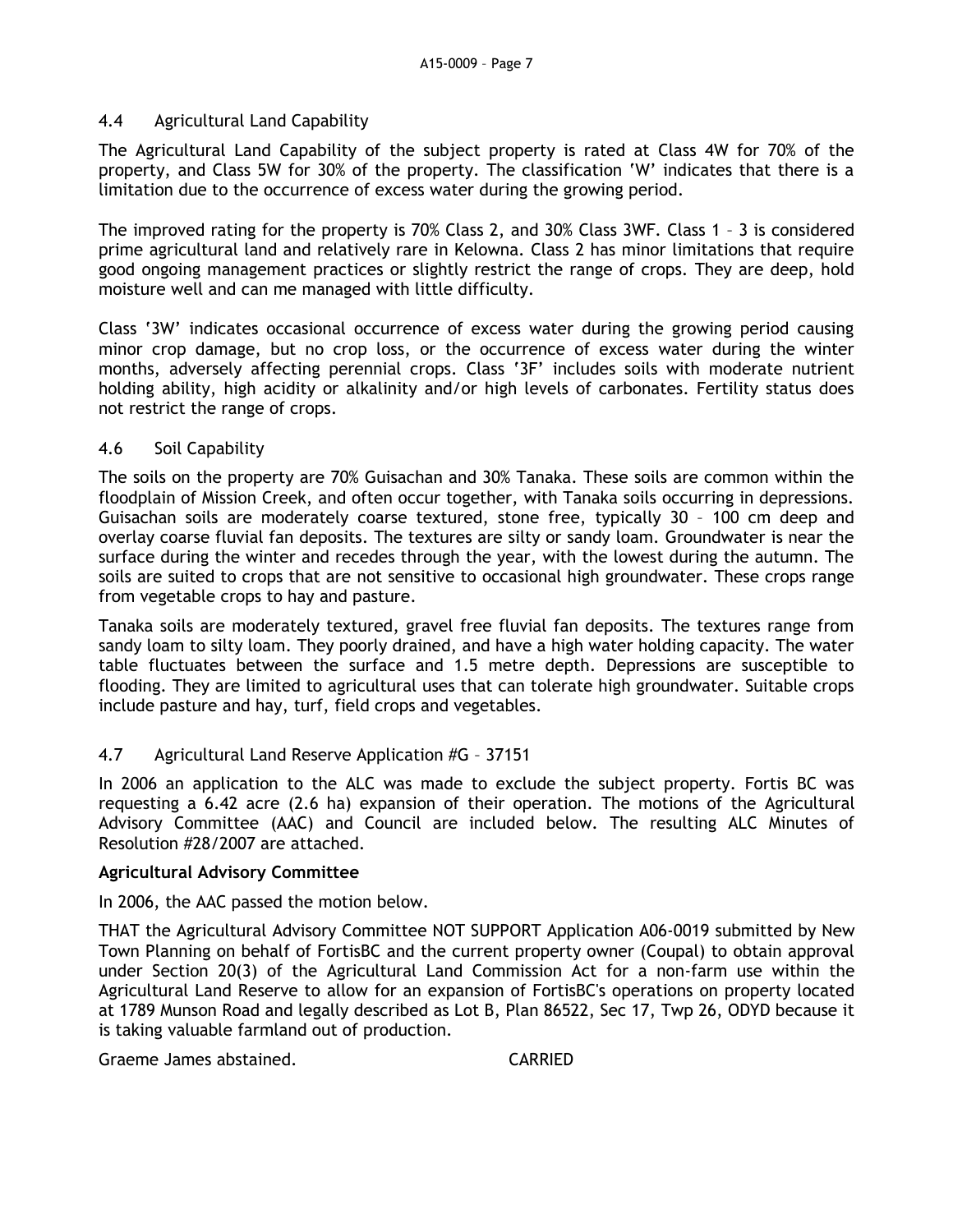# **City of Kelowna Council**

In 2006, Council passed the motion below.

### **Council:**

THAT further consideration of Agricultural Land Reserve Appeal No. A06-0019 (Coupal - 1789 Munson Road) be deferred pending FortisBC providing a business case to support expanding on agricultural land instead of relocating to industrial land and providing details on any plans to replace the lost agricultural land with other agricultural land in the City of Kelowna, and for City Transportation staff to advise whether they would permit a signal light at Munson Road, whether there are plans for Munson Road to connect through to Burtch Road and whether the City could compel closure of the Benvoulin Road accesses.

# **5.0 Current Development Policies**

### 5.1 City of Kelowna Agriculture Plan (1998)

### **ALR Application Criteria**<sup>4</sup>

Exclusion, subdivision, or non-farm use of ALR lands will generally not be supported. General non-support for ALR applications is in the interest of protecting farmland through retention of larger parcels, protection of the land base from impacts of urban encroachment, reducing land speculation and the cost of entering the farm business, and encouraging increased farm capitalization.

5.2 City of Kelowna Strategic Plan

**Objective<sup>5</sup> : Sensitively integrate new development with heritage resources and existing urban, agricultural and rural areas.**

Action towards this objective<sup>6</sup>: Evaluate the effectiveness of City policies and bylaws in preserving agricultural lands.

### 5.3 Kelowna Official Community Plan (OCP)

# **Land Use Designation Definitions**

#### **Resource Protection Area<sup>7</sup>**

Generally land areas within this designation (whether they are within the permanent growth boundary or not) will not be supported for exclusion from the ALR or for more intensive development than that allowed under current zoning regulations, except in specific circumstances where the City of Kelowna will allow exceptions to satisfy civic objectives for the provision of park/recreation uses.

#### **Permanent Growth boundary<sup>8</sup>**

Lands outside the permanent growth boundary will not be supported for urban uses.

# **Chapter 5 – Development Process**

#### **Objective 5.3 Focus development to designated growth areas.**

<sup>1</sup> <sup>4</sup> City of Kelowna Agriculture Plan. 1998. P. 130.

<sup>5</sup> City of Kelowna Strategic Plan. 2004. P. 7.

<sup>6</sup> City of Kelowna Strategic Plan. 2004. P. 29.

 $7$  City of Kelowna 2030 Official Community Plan. Future Land Use Chapter. P. 4.2.

 $8$  City of Kelowna 2030 Official Community Plan. Future Land Use Chapter. P. 4.6.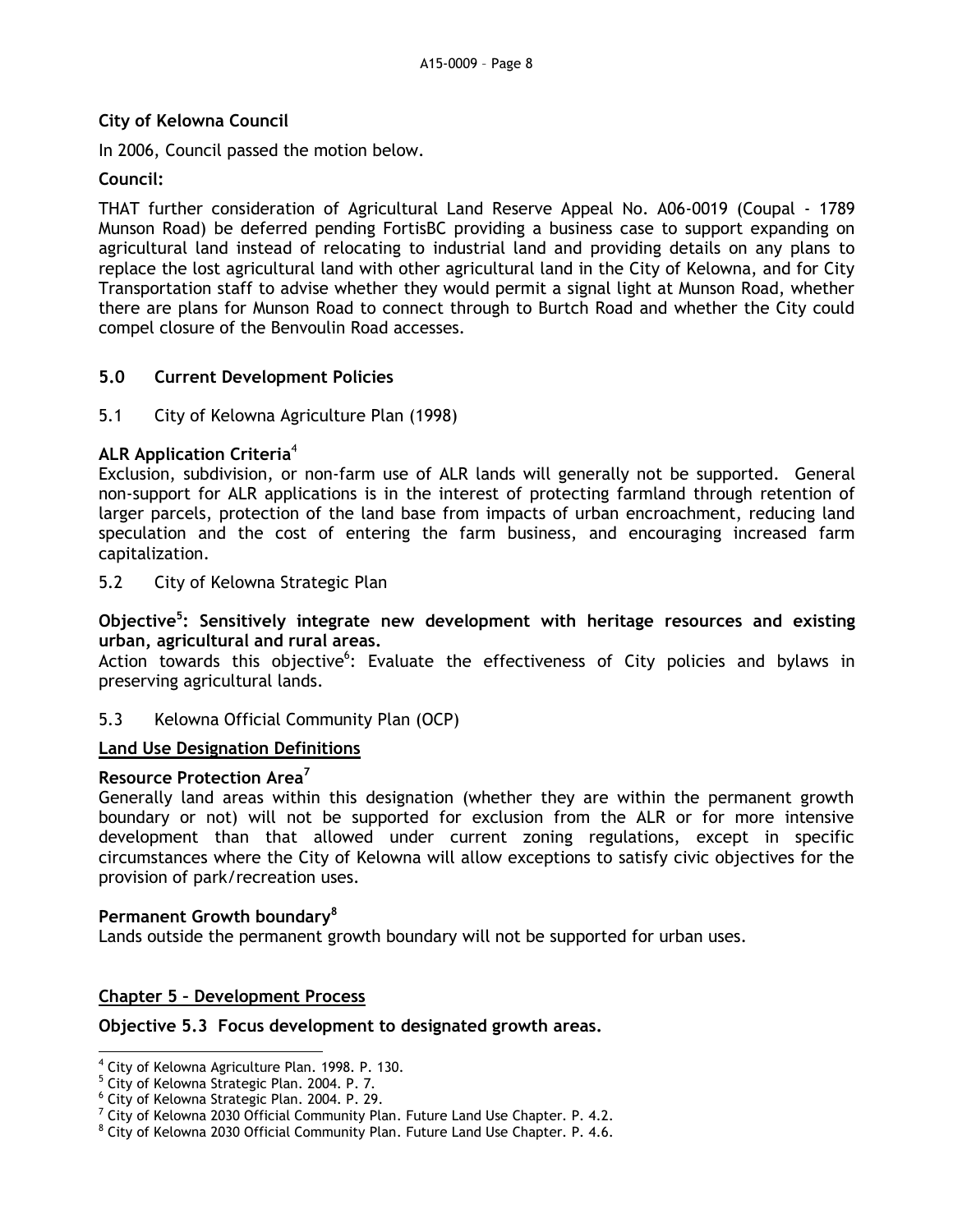**Policy .1 Permanent Growth Boundary<sup>9</sup> .** Establish a Permanent Growth Boundary as identified on Map 4.1 and Map 5.2. Support development of property outside the Permanent Growth Boundary for more intensive uses **only** to the extent permitted as per the OCP Future Land Use designations in place as of initial adoption of OCP Bylaw 10500, except as per Council's specific amendment of this policy. Resource Protection Area designated properties not in the ALR and outside the Permanent Growth Boundary will not be supported for subdivision below parcel sizes of 4.0 ha (10 acres). The Permanent Growth Boundary may be reviewed as part of the next major OCP update.

# **Agricultural Land Use Policies**

Objective 5.33 Protect and enhance local agriculture<sup>10</sup>.

**Policy .1 Protect Agricultural Land.** Retain the agricultural land base by supporting the ALR and by protecting agricultural lands from development, except as otherwise noted in the City of Kelowna Agricultural Plan. Ensure that the primary use of agricultural land is agriculture, regardless of parcel size.

**Policy .2 ALR Exclusions**. The City of Kelowna will not forward ALR exclusion applications to the ALC except in extraordinary circumstances where such exclusion is otherwise consistent with the goals, objectives and other policies of this OCP. Soil capability alone should not be used as justification for exclusion.

**Policy .3 Urban Uses**. Direct urban uses to lands within the urban portion of the Permanent Growth Boundary, in the interest of reducing development and speculative pressure on agricultural lands.

# **5.4 Agricultural Land Commission Act (ALCA)**

# **Purposes of the commission – Section 6 of the ALCA**

The following are the purposes of the commission:

(a) to preserve agricultural land;

(b) to encourage farming on agricultural land in collaboration with other communities of interest;

(c) to encourage local governments, first nations, the government and its agents to enable and accommodate farm use of agricultural land and uses compatible with agriculture in their plans, bylaws and policies.

<sup>1</sup>  $^9$  City of Kelowna 2030 Official Community Plan. Development Process Chapter. P. 5.2.

<sup>&</sup>lt;sup>10</sup> City of Kelowna 2030 Official Community Plan: Agricultural Land Use Policies Chapter. P. 5.35.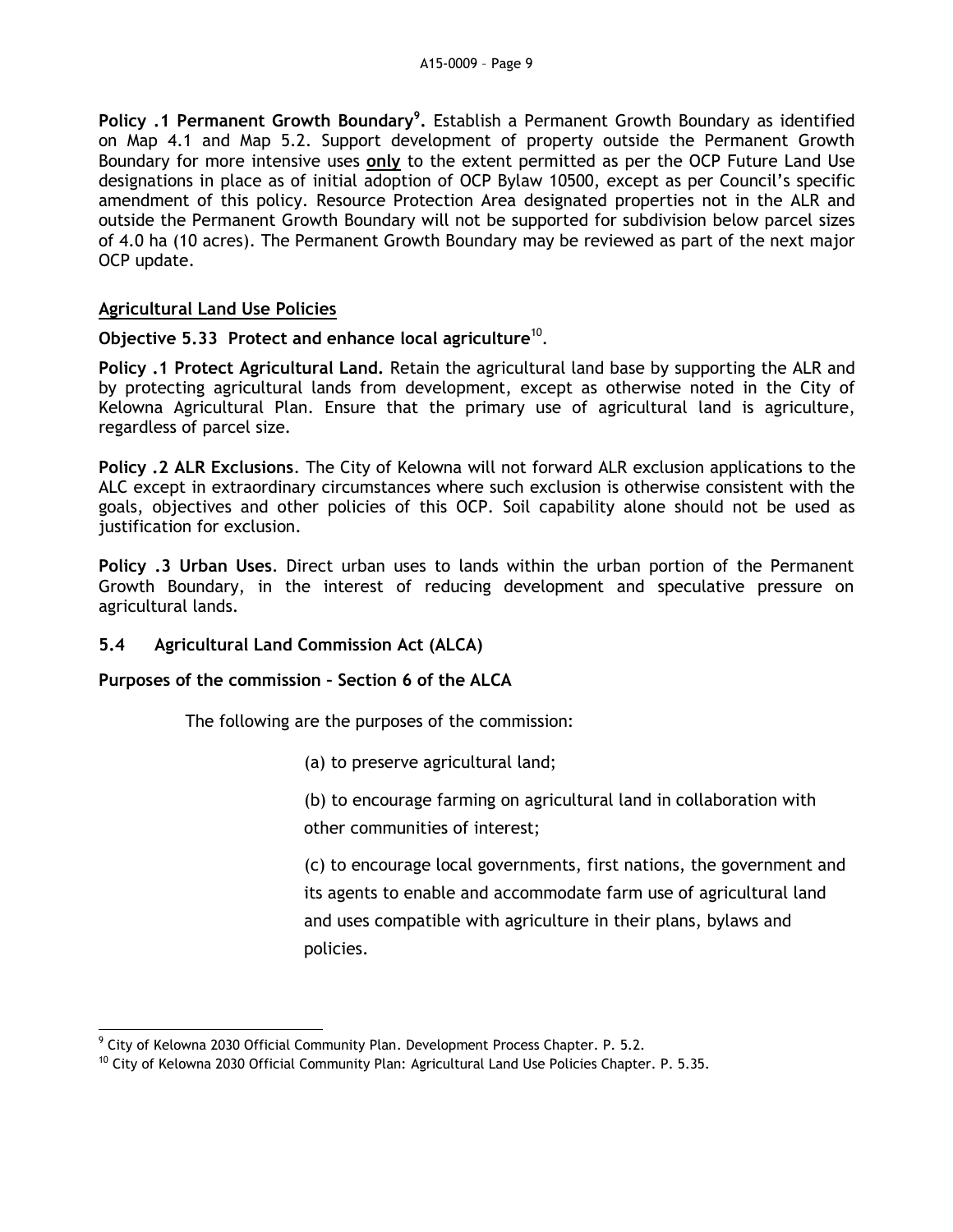### **6.0 Technical Comments**

### 6.1 Development Engineering Department

Development Engineering has no comments at this point in time with regard to this application, however, a comprehensive report will be provided at the time of development application submission when the Agricultural Land Commission agrees to the proposed activity on the subject property.

# **7.0 Application Chronology**

| Dates of Newspaper Notification: | July 6 and July 17, 2015 |
|----------------------------------|--------------------------|
| Date of Application Received:    | August 27, 2015          |
| Agricultural Advisory Committee  | October 8, 2015          |

AAC/Applicant Discussion:

- Applicant was asked why they would not sell it as farm land. The applicant had been advised by ALC staff to make an exclusion application, and they see it in as a better land use to harmonize the land uses in this area.
- AAC Interior Health member advised that it was important to consider preserving land for the future, with consideration to climate change and focus on food production.
- AAC suggested that the City work with the Kelowna Christian School and Fortis to ensure the buffers are still in place and functioning.
- AAC suggested that the Kelowna Christian School be approached to coordinate recess and outside activity times with spraying schedules.

# Moved By Jeff Ricketts/Seconded By Tarsem Goraya

THAT the Agricultural Advisory Committee recommends that Council NOT support an application to the Agricultural Land Commission under Section 30(1) of the *Agricultural Land Commission Act* for an "exclusion" from the Agricultural Land Reserve on the subject property at 1789 Munson Road.

#### **Carried**

# ANECTODOTAL COMMENT:

The Agricultural Advisory Committee expressed empathy for what the Applicant is going through due to previous decisions made to encroach on ALR land that has affected their personal life and caused hardship. Encouraged Council to look at operations going on around this property and to ensure they can find bylaw regulations to look at ways that such properties can be supported and encouraged to have food production.